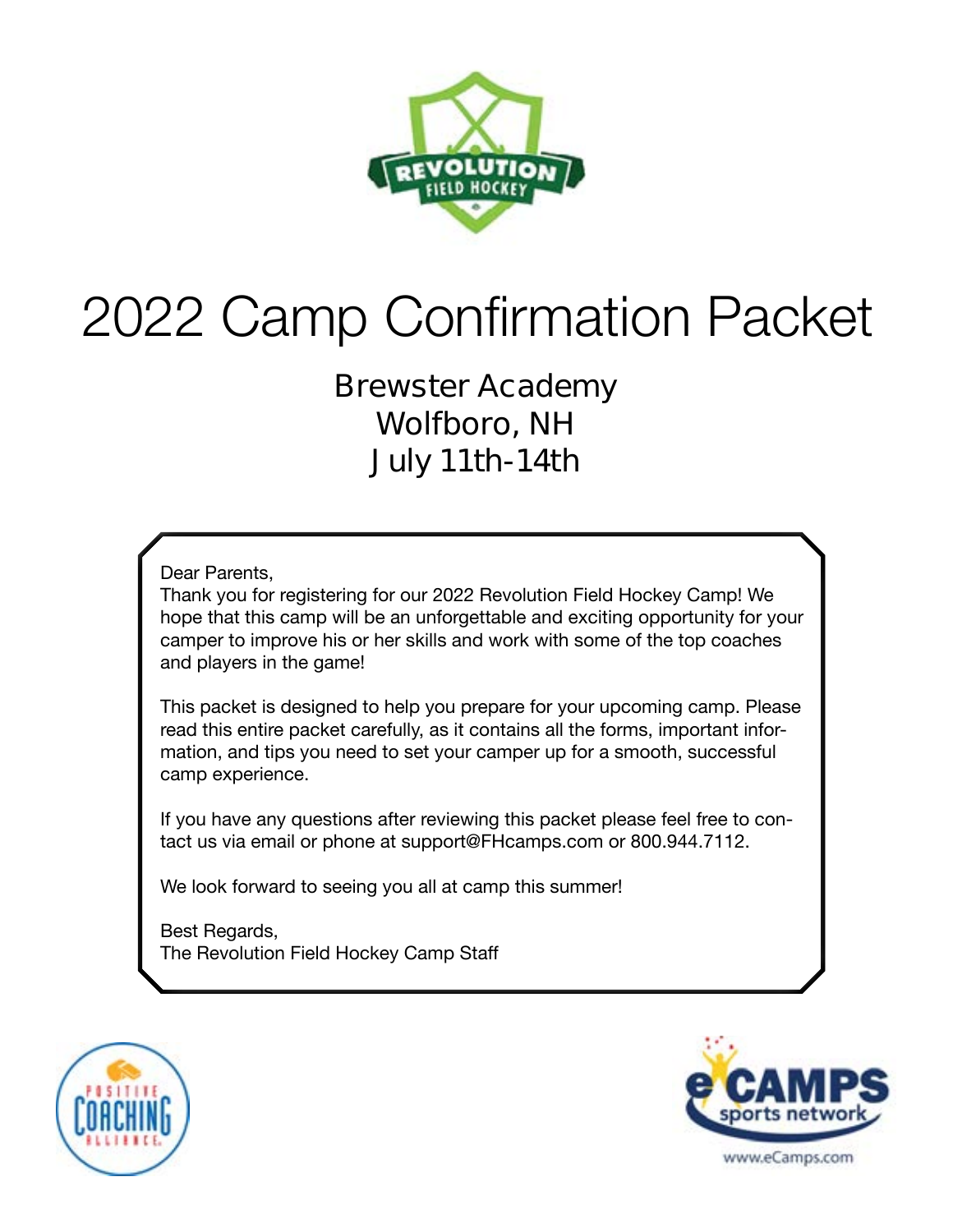## **2022 Revolution Field Hockey Camp**



#### Our Mission

The Revolution Field Hockey Camps were developed to provide young athletes with the opportunity to become better field hockey players by providing instruction from the top coaches in a positive and fun atmosphere.

#### Health and Safety

We want to ensure your child a safe and positive environment during their time at camp. Campers are expected to abide by the camp rules and live by our core values. Drugs, alcohol and tobacco products are strictly forbidden and constitute, along with general misconduct, grounds for dismissal from camp without a refund.

#### Cancellation Policy

#### Final Payment

**EXCELLENCE** – We inspire our campers by providing an unforgettable experience that is the result of a dedicated staff, a progressive instructional curriculum and superior customer service.

*FUN –* We create lasting memories and friendships at camp by surrounding the campers with a passionate camp staff and a creative daily schedule that fosters meaningful interaction with all campers. We always remember that after all, this is camp!

#### Core Values

**IMPROVEMENT** – We provide a unique opportunity for campers to improve their game through personal attention, setting goals and an energetic staff that is committed to the individual development of each camper.

**SAFETY** – We promote a safe and healthy camp environment by providing a responsible staff that supervises all camp activities and who are trained to be role models for our campers both on and off the field.

**SPORTSMANSHIP –** We practice teamwork through leadership opportunities that lead to on-field lessons of integrity, honesty and mutual encouragement.

Final Payments are due in our office by May 15th. Any camper with a remaining balance will be prohibited from checking into camp. We do not accept final payments at camp. Final payments can be paid via mail, over the phone, or through your online account. If you are unsure about your balance, please call us at 800.944.7112

Any Camper who must cancel their registration more than fifteen (15) days prior to the Camp start date will receive a voucher equal to the full amount of Camp tuition already paid which may be used toward any program or camp offered by eCamps. If a Camper must cancel their registration fourteen (14) days or fewer prior to the start of Camp, eCamps will issue Camper or Parent a voucher equal to 50% of the Camp tuition, which may be used toward any program or camp offered by eCamps. Vouchers are valid for any eCamps program within the same or next calendar year and are also transferable to another family member. Camp vouchers are not extended to Campers who leave Camp after the start of a session. The \$25 registration fee is non-refundable. *Cash refunds are not offered under any circumstances.*

## **2022 Revolution Field Hockey Camp**

*Don't Forget to Tell Your Friends!* Camp can be even more fun with a friend. Space is still available, so remember to tell your teammates to check out this session at FHcamps.com!



#### CHECK-OUT

### EXTENDED DAY CAMPERS

#### KEY DEPOSIT

#### HEALTH FORMS

Campers will check out at 12pm at the check-in location. Parents are encourged to attend the morning session of games on the last day starting at 9am! Check-out will occur immediately after the closing ceremony.

Beyond the first day, you should plan on arriving dressed and ready to play at 8:30am. Pick up will be at 8:30pm the after the evening session. Lunch and dinner are included.

The school requires a key deposit of \$100 per overnight camper. Please bring a check made out to "Revolution Field Hockey Camps". The check will be returned to you at checkout when your camper's key is turned in.

Every camper must have the attached health history and release form filled out in order to attend camp. This form should be brought to camp and handed in at check in- **please do not mail ahead**.

COVID - [OVERNIGHT CAMP PROCEDURES & PROTOCOLS](https://laxcamps.com/wp-content/uploads/COVID-19-eCamps-Sports-Network-Guidlines-Overnight-Camp.pdf) *Proof of COVID-19 Vaccination AND a Negative PCR Test 48 hours prior to camp required* 

*[Covid-19 Camp Monitoring Form](https://www.fhcamps.com/wp-content/uploads/FH-Athletic-Monitoring-Form-with-temp.pdf)*

\*A physician's signiture is required on this form ONLY if you are attending a camp in CT, MA or NY. An attached physicians signed physical form from within two years will suffice. Camps in CT require the 'Administration of Medication' form for any medication brought to

#### CHECK-IN

Check in on the first day of camp will be between 12-1pm at Smith Center (Athletic Building). Dinner will be the first meal served. All campers should arrive dressed and ready for their first session. Check-in will take place at the *Smith Center.*